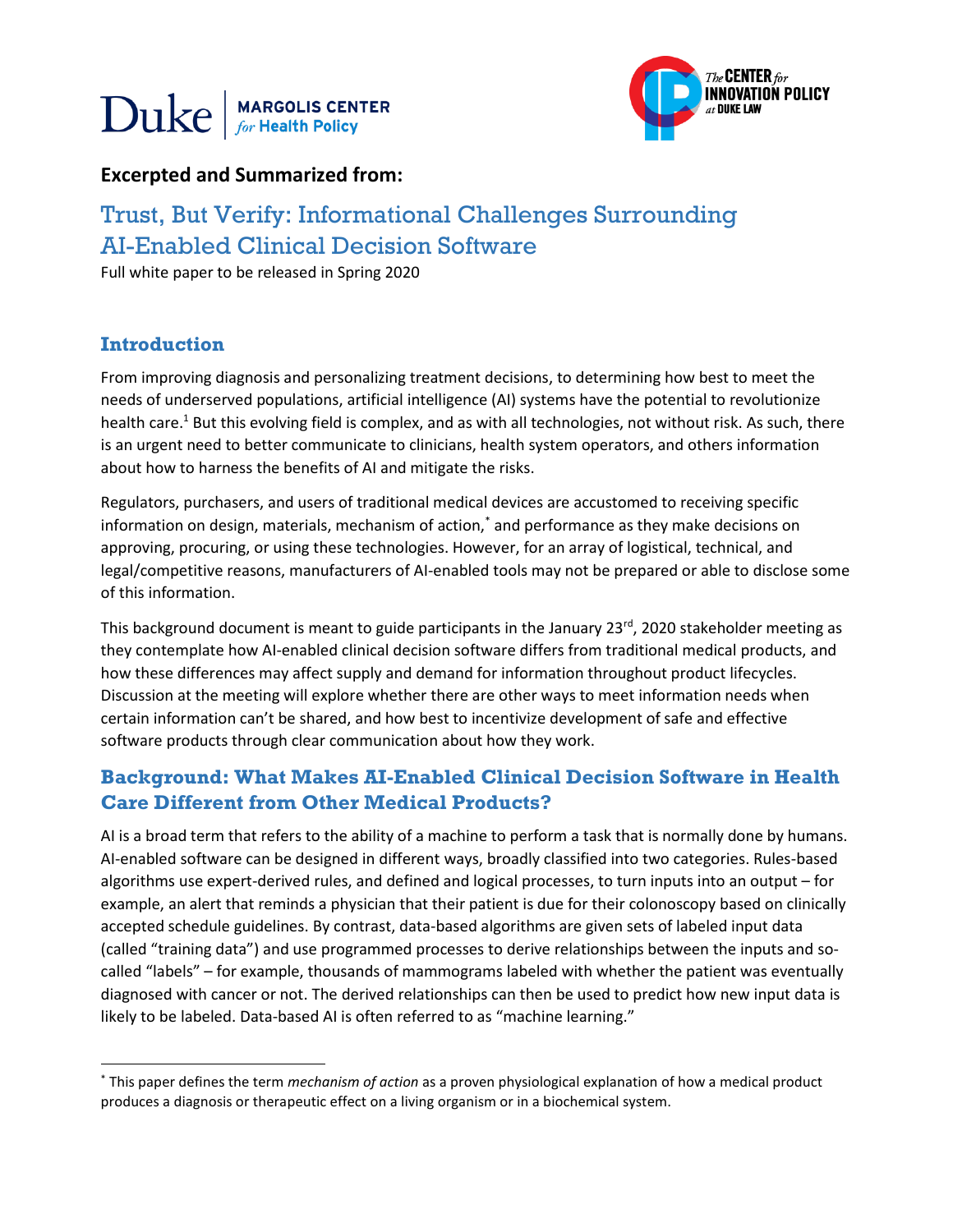Clinical decision software<sup>†</sup> that assists health care providers in making diagnoses, treatment decisions, managing population health, and carrying out general administrative duties have utilized rules-based AI for years. However, recent advances in machine learning are demonstrating the potential to significantly improve the performance of software in guiding more complex decision making and other tasks, thus opening the door to a range of new AI-enabled software.

However, software in general, and AI-enabled software in particular, differs from more traditional medical devices in critical ways that create challenges for regulators, as well as for clinicians, health systems and others who may wish to adopt the technologies. For example, some AI-enabled software products may produce clinical recommendations, but may not provide any information as to why and how those recommendations were reached. This lack of information may cause doubts in the minds of clinicians about whether the recommendations or decisions made by the software should be trusted.<sup>2</sup> Lack of trust may be exacerbated by concerns about where tort liability may fall if the software recommendation is wrong. Trade secrecy concerns may also limit the amount of information that companies that develop software are willing to disclose, both about how these systems work and how they were built.

Below, this paper describes three key differences between software and other medical products: (1) software uses health data, which is heterogeneous, complex, and fast-changing; (2) software undergoes more rapid update cycles than other types of medical products; and (3) AI-enabled software may lack an explanation of "how it works."

#### Health Data

 $\ddot{\phantom{a}}$ 

Traditional medical devices act directly on the structure (or a function) of the body to produce results (although not through chemical action, which distinguishes devices from drugs). By contrast, software acts on health data, such as that produced through medical imaging, medical sensors such as electrocardiograms, or manually entered in electronic health records or other applications. These data can be incomplete, inaccurate, or biased.<sup>3</sup> For example, information gathered from electronic health records and fed into software systems may be highly disparate in its accuracy and completeness, based on everything from different patients' socioeconomic status and potential language barriers, to insurance documentation requirements and system workflows.

Rules-based software often uses more limited, structured data for input, and data used in such software is generally more consistent. In contrast, data-based software often uses large, complex data sets as inputs; such data are more likely to have idiosyncrasies specific to particular work flows and individual physician, such as free text fields in EHR records. Patients' access to care, including tests and procedures, will also affect the amount and types of health data available. Because this data is analyzed by software to reach recommendations, clear definitions around the data input requirements are necessary.

Data-based software, of course, also uses health data in the development of the system itself. Due to the heterogeneity discussed above, software that is developed with data from one location may not work at other locations without significant changes to the software program. Bias can also be a concern. If a software system isn't trained with a representative dataset that contains sufficient numbers of patients from ethnic minorities or patients with co-morbidities, or if the recorded data is historically biased because

<sup>†</sup> This paper purposely uses a broad term *clinical decision software* to be inclusive of clinical decision support (CDS) software that is not under FDA authority, device CDS, and other Software as a Medical Device (SaMD) that goes beyond supporting a clinician in their decision-making by driving or automating the next medical intervention.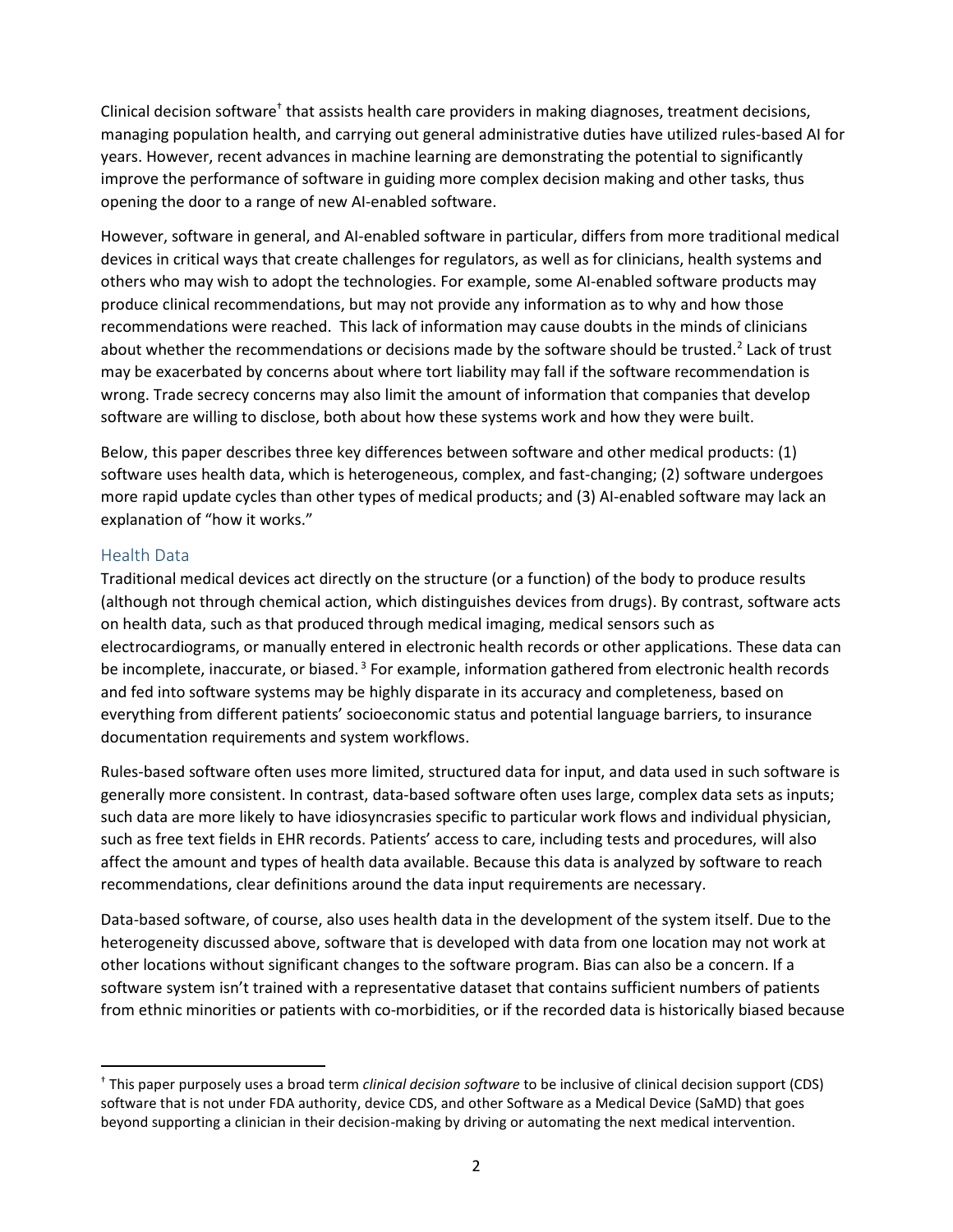of socioeconomic status, race, or other criteria, the resulting software may not work well with those populations and may even perpetuate existing biases within the health system.

A recent study found, for example, that an algorithm being used to predict patients' level of risk of serious illness used cost as a proxy for risk during training. Controlling for illness, white patients use the health care system more than black patients. The algorithm therefore assigned white patients higher risk scores than black patients who were equally ill, thereby reducing the number of black patients identified for extra care by more than half.<sup>4</sup>

Health data also rapidly changes format and terminology over time, and as new clinical practices and medical products come into use. As a result, performance of this software can degrade over time if it is not updated to account for these changes. As such, manufacturers and health systems will need to work together to monitor system performance and update software as needed.

#### Rapid Software Development Cycles

Rapid updating makes software in general, and machine learning technologies in particular, distinctive among medical devices.<sup>5</sup> Manufacturers are able to act quickly to improve performance and correct problems found through real-world feedback, and then push updates to the users of those technologies. Certain types of machine learning software even have the potential to continuously update themselves in real-time, although clinical decision software of this type has not yet been approved or cleared by FDA. These updates are critical to not just improving the product, but also simply to maintain performance.

However, the rapid development cycle of software products is a challenge for regulatory agencies, which have set up review and clearance processes based on the slower development cycles of more traditional devices. In response, FDA has proposed a pre-certification program, which would be a voluntary pathway that would allow manufacturers and FDA to work together to enable rapid innovation and iterative improvements of clinical software while providing appropriate patient safeguards.<sup>6,7</sup> FDA also released its "Proposed Regulatory Framework for Modifications to Artificial Intelligence/Machine Learning-Based Software as a Medical Device - Discussion Paper and Request for Feedback" in April 2019,<sup>8</sup> and asked for input from the public regarding how to meet the challenges in regulating the AI-enabled software.

Frequent product updates also present concerns for adopters and users of these devices. Best practices still need to be developed to clearly inform software users of how updates may affect the safe and effective use of the product. In addition, global updates may affect local performance in unexpected ways, emphasizing the need for regular performance monitoring.

#### **Explainability**

In the biopharmaceutical arena, there are products whose "mechanism of action" and/or "mode of action" are not known.<sup>9,10</sup> This sort of uncertainty is less common with traditional medical devices, though examples exist.<sup>11</sup> Some AI-enabled software products, however, may take uncertainty – and its attendant risks – to a higher level still.

Rules-based software is built on clearly defined, clinically-accepted rules and guidelines, although these guidelines may be based on observed statistical regularities rather than clear physiological mechanisms of action. However, certain data-based software products may not be able to provide stakeholders with a comprehensible explanation of how they weigh and combine inputs to come to a result (often referred to as "black box" software).<sup>12</sup>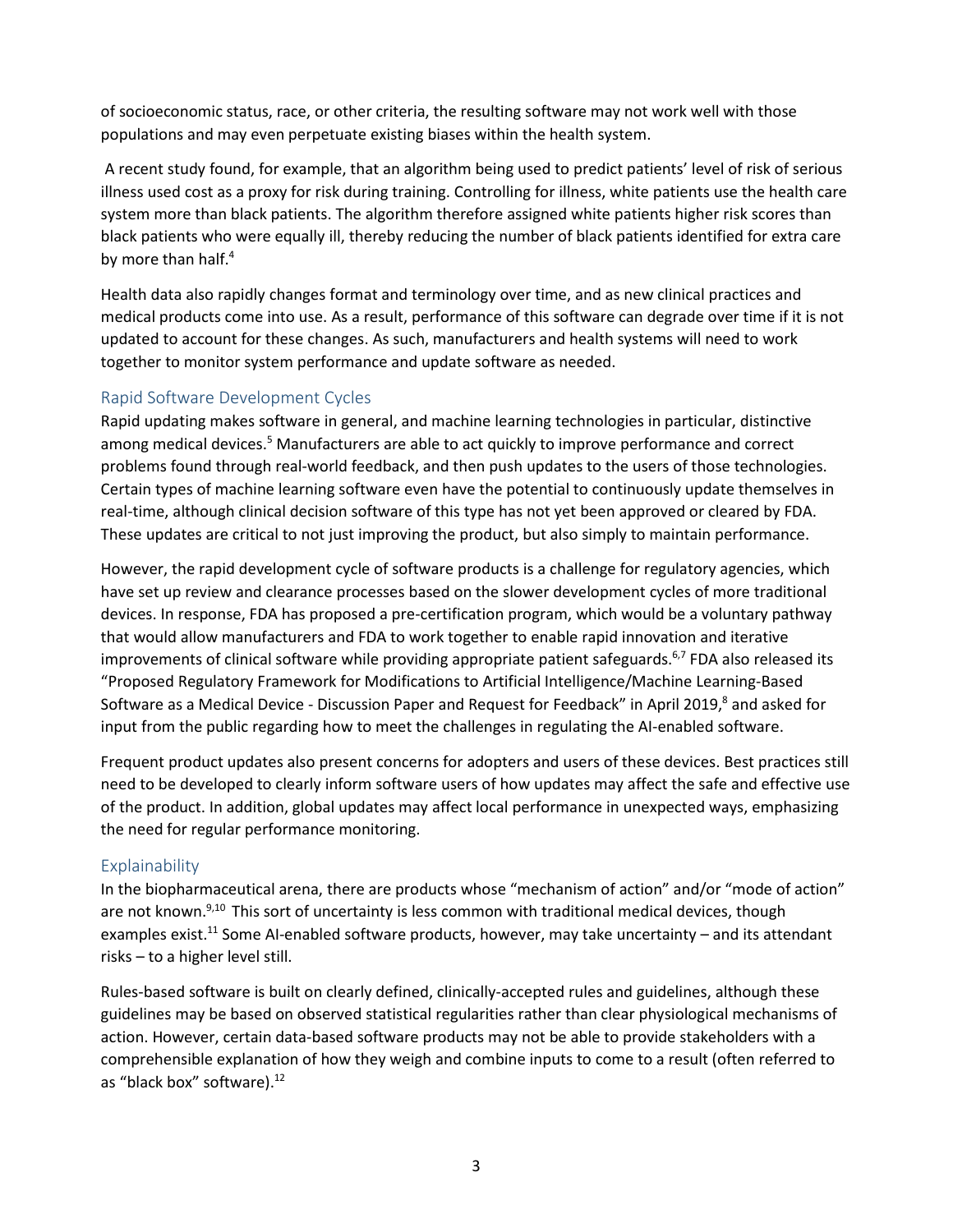All medical products, including software, may fail in unusual, unpredictable ways when the mechanism of action is not clearly understood. In software, failures may be partly due to the fact that there are unforeseen patterns or "clues" present in the training data, which can produce suboptimal performance when the system is deployed in new and different settings. For example, when researchers trained algorithms on pooled x-ray image data from sites with varying pneumonia prevalence, they found that the algorithms probably used site-specific features in the images to significantly influence the resulting prediction, rather than simply the underlying pathology. Because of these site-specific influences, the algorithmic models were not consistently generalizable to new health systems.<sup>13</sup>

When an explanation of how the software works cannot be provided, performance and risk must be carefully measured and understood. Prospective testing within the planned workflow is necessary to understand real-world performance and how the system may fail in unexpected ways. In addition, information regarding the certainty of a particular result, or what factors were weighed most heavily, may be helpful for users in understanding when to trust a particular result in the absence of a true explanation.

## **Spectrum of Information on AI-Enabled Clinical Decision Software**

There is a spectrum of information that various stakeholders may want around AI-enabled clinical decision software products: how a given software system fits into clinical workflow; what type of AI it is; how it was developed; how it works; and other information that may be useful to know about individual results (see Figure 1).



**Figure 1 – Spectrum of information on AI-Enabled Clinical Decision Software.** *Various stakeholders throughout the total product lifecycle of a software product will want specific information of what the software does and how it fits into the workflow, what type of AI is used and how it was built, as well as information about how it works and when to trust the results.* 

**How does this** Al software fit into my workflow?

Information about intended use should always be disclosed to all stakeholders. This baseline understanding should include the intended purpose of the device, how it is meant to be used and to fit into the workflow, and the intended significance of the results to clinical decisionmaking.

For example, all stakeholders will need to understand whether a given software product is designed to assist a clinician in decision-making or to automate that decision-making. If the software simply gives a doctor a notification of a possible medication interaction, or highlights certain

areas of an x-ray for further review, the software is assistive and the final decision rests with the provider.

In contrast, automated, or autonomous, software products will diagnose or treat patients directly. This automatic action may occur through hardware that is part of the system, such as an implantable cardiac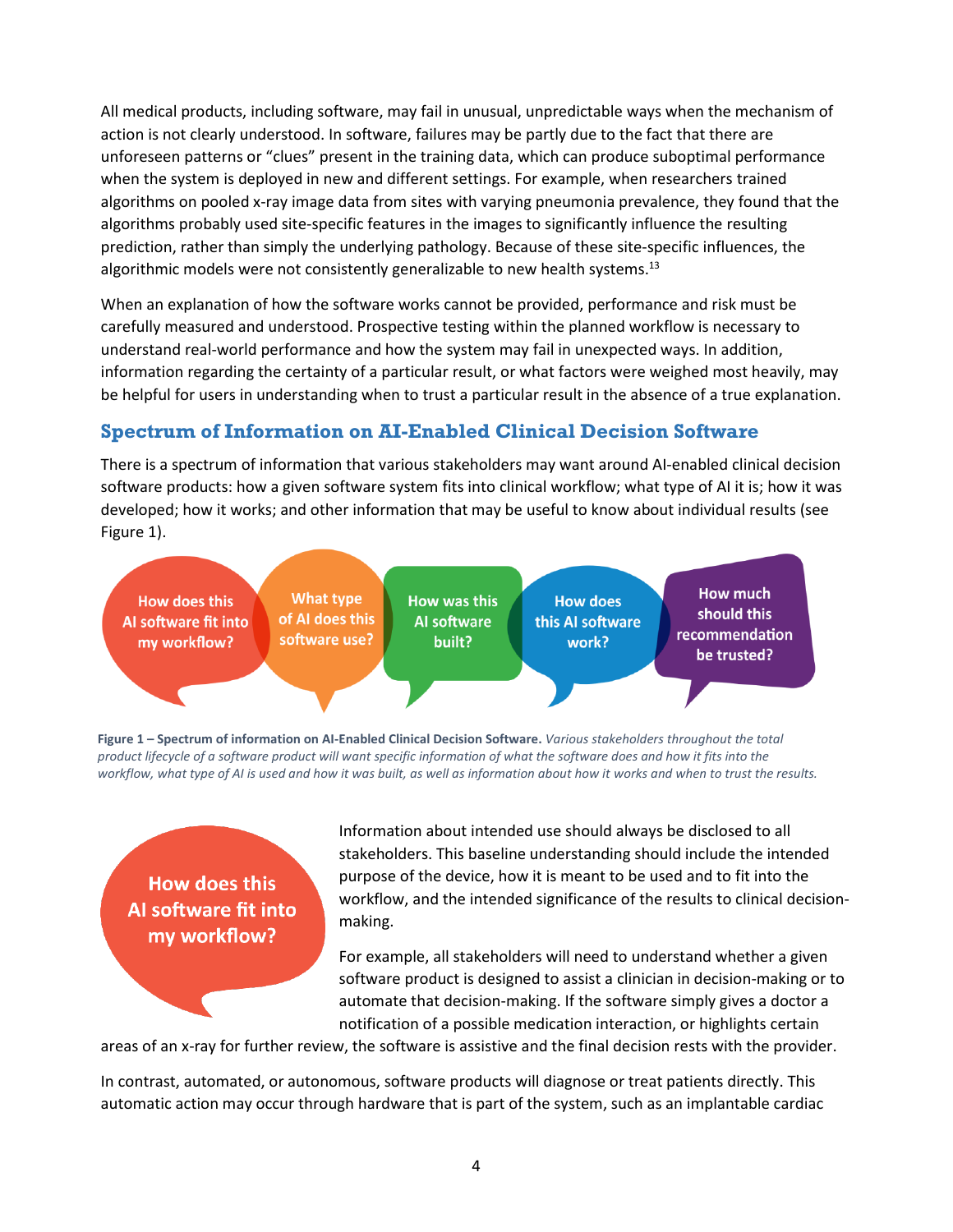defibrillator analyzing heart rhythm and sending an electrical shock to the heart. Alternatively, software may convey results to other users, who may not be trained to make the decision themselves, but who are still capable of taking next steps based on the results. It should be noted that these two categories may not be clear cut, as there are multiple gradations in between.

What type of AI does this software use?

In order to evaluate the software product properly, stakeholders also need to know what type of AI is being used in it. Is the software rules-based or data-based? If it is data-based, what learning algorithms were used to develop the software? Different types of algorithms are more suitable for different types of problems and data, similar to how certain statistical methods are more appropriate for certain types of analyses.<sup>14</sup>

Additionally, stakeholders will need to know if software developed with machine learning is locked, meaning that while the development used data-based techniques, the software does not continuously learn and change over time. As discussed above, we are not aware of any

continuously learning standalone software products that have cleared or approved by FDA. However, continuously learning software products might be in use for administrative or population health purposes that are not under FDA authority.

How was this **Al software** built?

 $\overline{a}$ 

Certain stakeholders may also want more detailed information about how the software was developed. Full transparency for data-based AI could mean algorithmic transparency, which would include the code for the learning algorithm, as well as hyperparameters, training data, and other information needed to reproduce the algorithm(s) used in the software. For locked algorithms, transparency could also include model transparency—disclosure of the exact function or functions that are used to compute how all inputs are weighted and combined to produce the outputted recommendation. Stakeholders may also ask for detailed information about the training data, including how it was labeled.

Patents should, at least in theory, provide intellectual property protection even in the case of such full transparency. ‡ However, difficulties in enforcing patents, and a desire on the part of some patent applicants to attempt to maintain both patent and trade secrecy protection over the same information, may make applicants reluctant to provide full transparency. Additionally, recent U.S. Supreme Court patent eligibility cases have made patenting of both medical diagnostics and software more difficult. When companies don't have secure patent protection, they may rely even more vigorously on trade secrecy to protect their competitive advantage.

In addition, neither patents nor copyright extends to raw data, which means that training data is commonly considered a trade secret. There also may be privacy implications in disclosing training data if it contains personal health information. If manufacturers are reluctant to disclose training datasets, summary information on the patient populations, including such information as demographics, social determinants of health, geographical region, comorbidities, and genetic markers, will still be useful. Having more of this

<sup>‡</sup> Patent doctrine requires that the information disclosed in the patent provide the basis for reproduction – specifically, that it shows "one skilled in the art" how to make and use the claimed invention.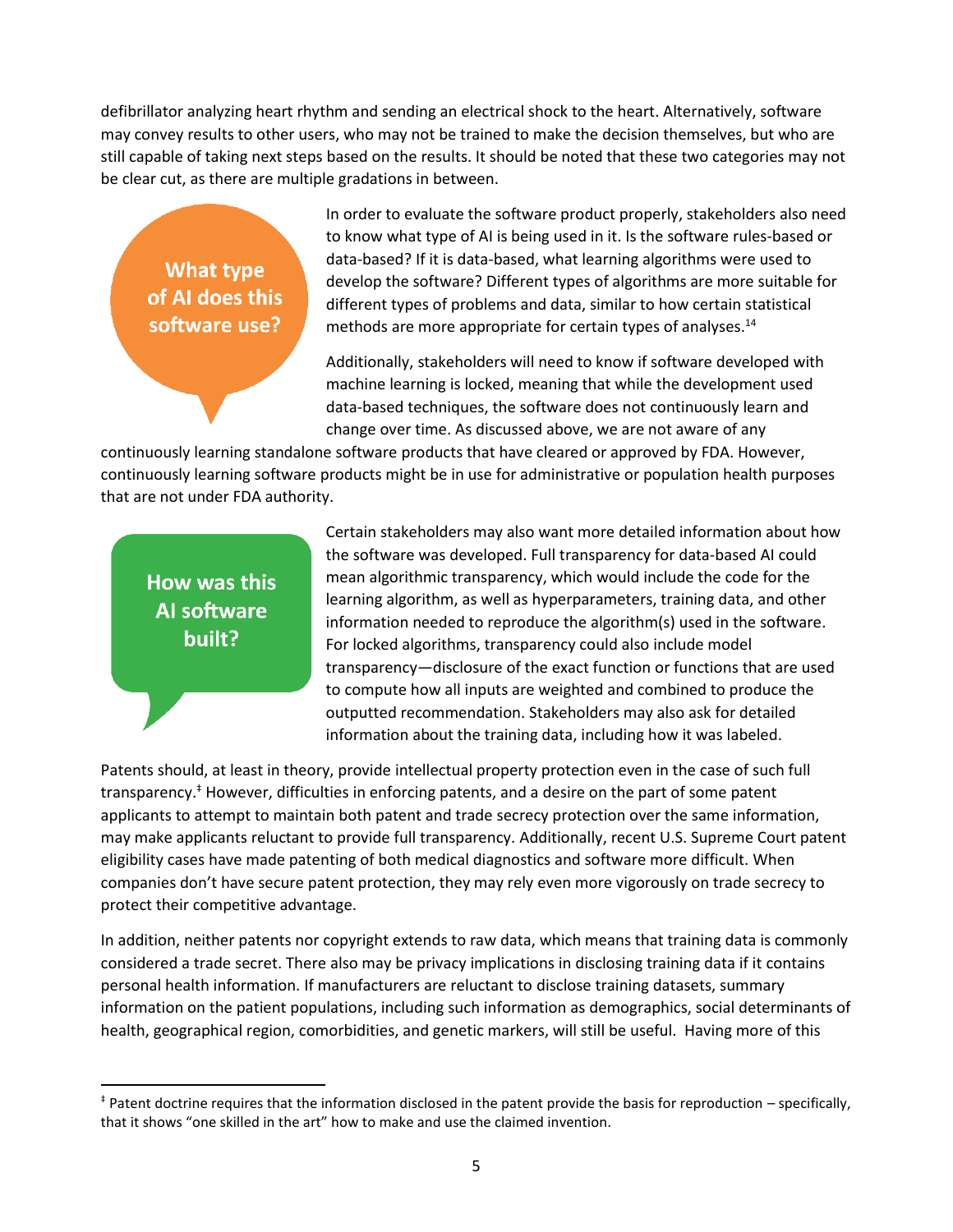information may shed light on potential biases that will need to be tested for, and on whether the training population resembles the patient population of interest to the stakeholder.

**How does** this AI software work?

The most common question that stakeholders will have about AIenabled clinical decision software is this one: how does the product work? Unfortunately, the information discussed above that would be required to reproduce the algorithms that drive a software product may not be helpful for human understanding of what that software is doing.

As discussed earlier, computer scientists use the term "explainability" (sometimes also referred to as "interpretability") to convey whether a

human-comprehensible understanding of an AI-enabled clinical decision software's decision-making process exists. A true explanation delineates exactly how the software product will process input data into a result. Software that utilizes rules-based AI can always give "true" explanations, and certain types of machine learning can also be explained. For black box algorithms, statistical techniques that can produce a "likely" explanation are being explored.<sup>15</sup>

As noted earlier, lack of explainability has some precedent in medicine. In those situations, detailed performance data generally becomes more important to stakeholders. Indeed, robust performance data *should* be required by all stakeholders, regardless of the type of AI used, although requirements on rigor may differ based on risk. It is therefore critical for stakeholders to clearly communicate what type of performance data is being asked for and given. For example, when discussing a study involving databased AI, it is important to understand whether the performance results are coming from a validation dataset that was separated from the original training data before training began, or from a completely independent dataset collected from a different source and/or at a different time.<sup>16</sup> The latter will help test whether the software is depending on data features or patterns specific to the training dataset.

Stakeholders will also need to understand the methodology of any study to which the software was subjected, such as whether the study was retrospective or prospective, and whether the product was tested in the workflow with which it is intended to be used.<sup>17</sup> A 2017 JASON report on AI for Health and Health Care recommends that rigorous procedures be developed for approving and accepting AI-enabled software into clinical practice, including testing and validation approaches for AI algorithms to evaluate performance under different conditions.<sup>18</sup>

Adopters will also need detailed information on how inputs into the software will need to be structured and defined. For example, does the software only work with images from particular manufacturers or models of imaging equipment? Having this information will enable stakeholders to understand if their own data can be used effectively by the software. Stakeholders may also request to test the software on their data to evaluate local performance.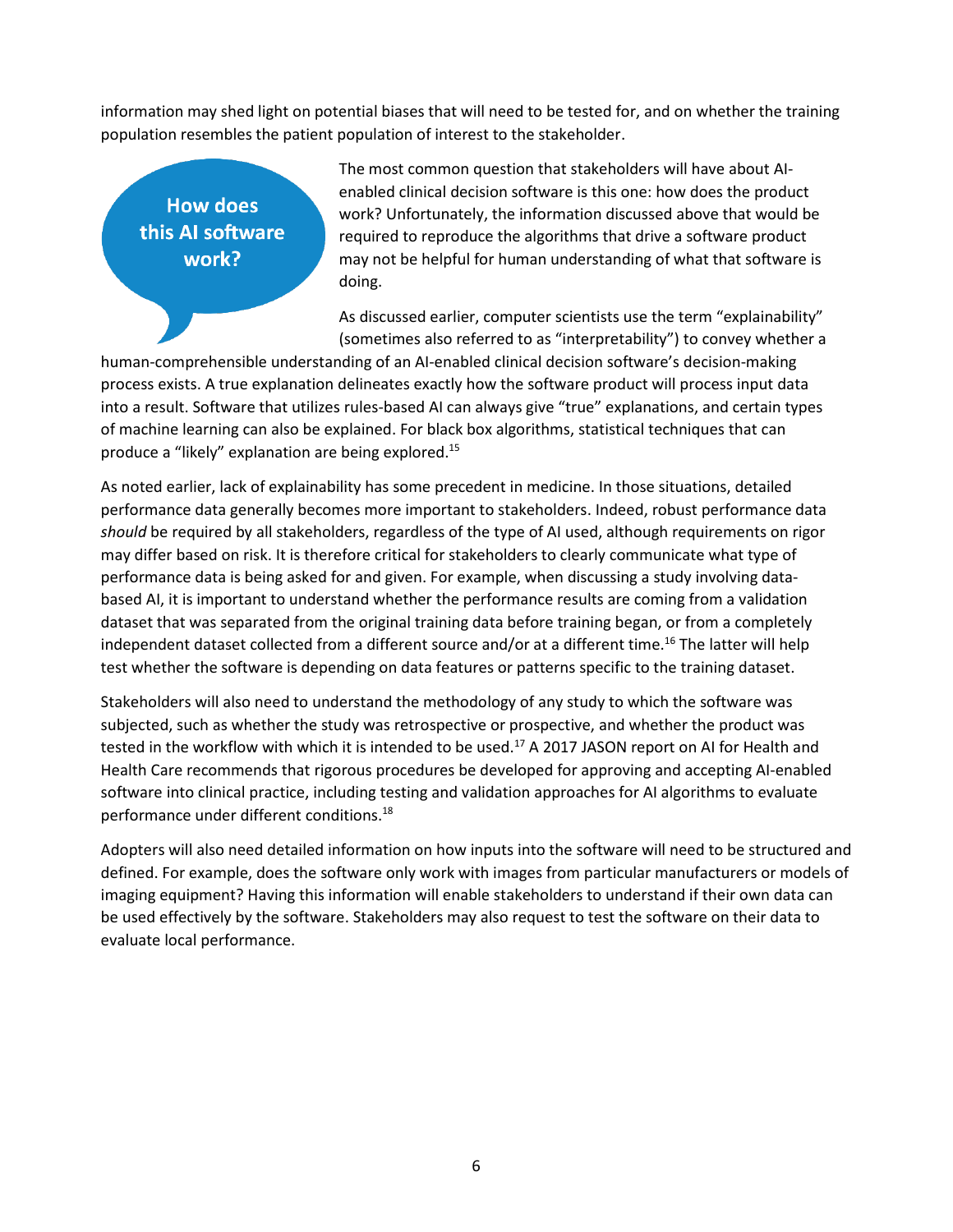How much should this recommendation be trusted?

Finally, clinicians may desire specific information at the point-of-use about the results produced by a software system, to determine how heavily to weigh the results in their decision-making. This information could include the certainty of the software for a specific result, or the key input features that led to a specific recommendation. Users may also find it useful to have information about how many patients in the training data were similar to the patient or patients for whom this recommendation is being made. However, it is important that software systems be designed to communicate such information quickly, and in readily understandable ways, to accommodate clinicians' busy schedules.

# **Next Steps**

As noted above, stakeholders have always required substantial information about traditional medical devices to understand the full spectrum of risks and benefits, as well as to know how best to adopt and use them appropriately to advance patients' health. Some of the information needed by stakeholders to evaluate AI-enabled software is very similar to information required of other medical products, and manufacturers should be willing and able to provide it.

Yet, in other respects, AI-enabled software may raise these information demands to an entirely new level of detail and complexity, which could present technical challenges, both in conveying the information and making it understandable to human users. In addition, some of these stakeholder information needs or demands may also come into conflict with business and legal considerations confronting manufacturers.

In the final analysis, stakeholders/users of AI-enabled software will need to decide what new information they require to oversee and regulate these products and to use them safely and effectively. The January 23<sup>rd</sup>, 2020 forum will provide an opportunity for further discussion of the many issues described in this background paper, with an eye to laying out recommendations in a forthcoming white paper.